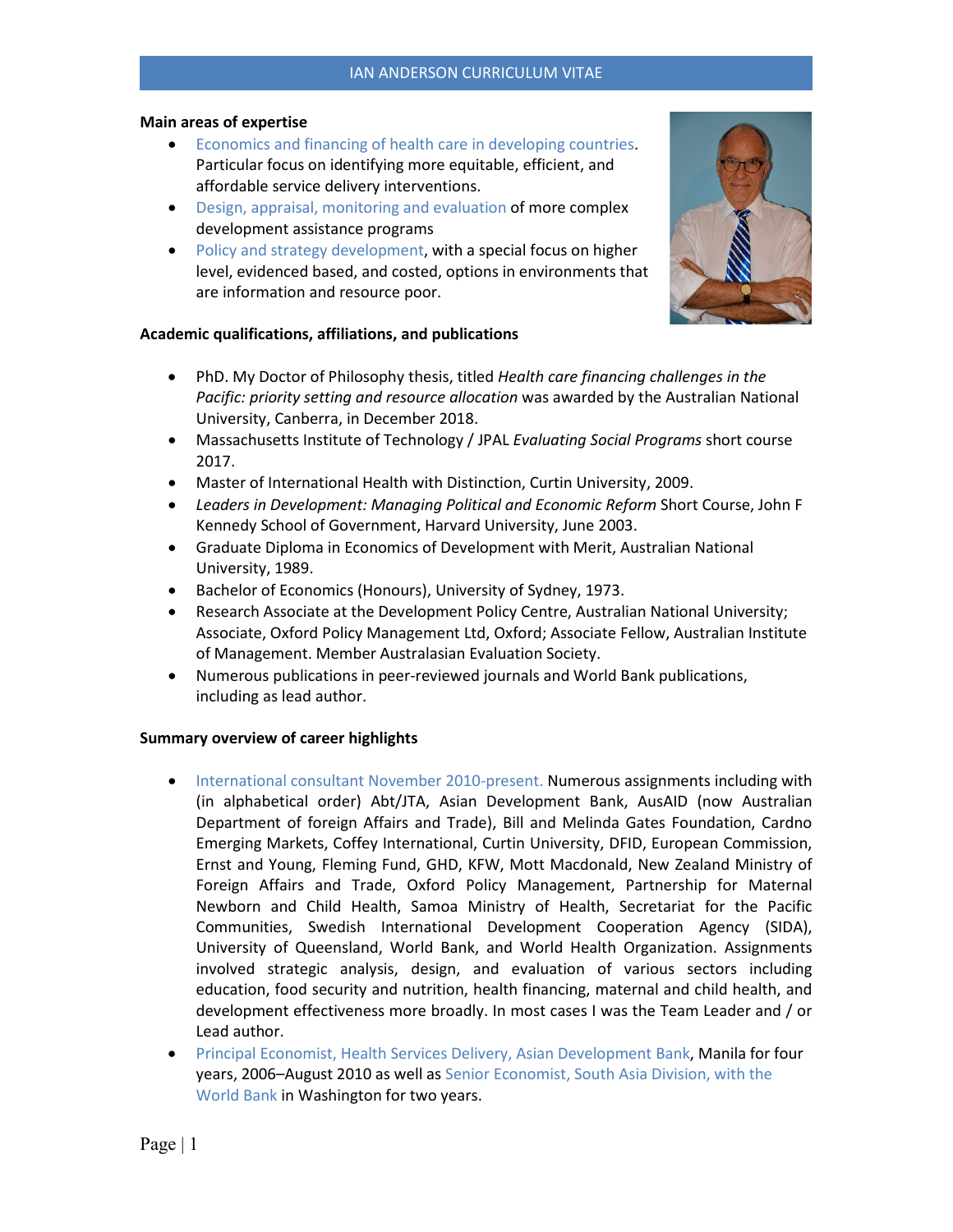• Almost 25 years with the Australian Agency for International Development (AusAID) including as Principal Advisor, Designs. Last 15 years were as a member of the Senior Executive Service, including Head of the Technical Advisory Group, and Head of the contracts, consultancy and tender management group (a \$1.7 billion portfolio involving more than 300 Australian companies). Head of Australian Delegation for the replenishment negotiations of the World Bank and Asian Development Bank (\$ US 41 billion total). Counsellor (Development Assistance) and Head of AusAID program to the Philippines (1990-93).

### **Country experience**

I have had multiple assignments in a wide range of low and middle income countries. These include, in alphabetical order: Bangladesh; Bhutan; Cambodia; China; Fiji; India; Indonesia; Kiribati; Kyrgyzstan; Maldives; Myanmar; Nepal; Pakistan; Papua New Guinea; Philippines; Samoa; Solomon Islands; Tonga; Vanuatu; Vietnam.

I have also had a 3 year posting as Head of the Australian Aid Progam to the Philippines; 2 years in Washington DC with the World Bank; 3 years with the Asian Development Bank headquarters in Manila; and 3 years in Geneva with the Australian Permanent Mission to the United Nations.

### **Professional experience**

### *International Consultant November 2010-present*

I left AusAID at a time of my own choosing and established an international economic consultancy company (Ian Anderson Economics Pty Ltd) in November 2010. I have had a continuous series of important consultancies since then. The following summarises just some of the larger and more complex assignments I have led or participated in.

| <b>Client</b>                                                             | <b>Title of Consultancy Assignment</b>                                                                                | Role                                                                 |
|---------------------------------------------------------------------------|-----------------------------------------------------------------------------------------------------------------------|----------------------------------------------------------------------|
| 2019                                                                      |                                                                                                                       |                                                                      |
| DFID / Oxford Policy<br>Management                                        | Evaluation of the UK supported Making Country Health<br>Systems Stronger (MCHSS) program                              | Quality assurance advisor                                            |
| Government of Samoa                                                       | Technical Assistance to assist Ministry of Health finalise<br>the Health Sector Plan 2019/20-2029/30.                 | Principal                                                            |
| Australian Department of<br>Foreign Affairs and Trade<br>(DFAT)           | Design for a \$120 million facility for health programs in<br>Papua New Guinea                                        | Team Leader                                                          |
| The Fleming Fund / Mott<br>MacDonald                                      | Member of the Expert Advisory Group supporting The<br>Fleming Fund's program for reducing antimicrobial<br>resistance | Political economy specialist<br>(continuing from 2016)               |
| 2018                                                                      |                                                                                                                       |                                                                      |
| <b>Bill and Melinda Gates</b><br>Foundation / Oxford Policy<br>Management | Comparative Health Systems in Low Income Countries                                                                    | Principal on the OPM Steering<br>Committee (continuing from<br>2016) |
| The Fleming Fund / Mott<br>MacDonald                                      | Member of the Expert Advisory Group supporting The<br>Fleming Fund's program for reducing antimicrobial<br>resistance | Political economy specialist<br>(continuing from 2016)               |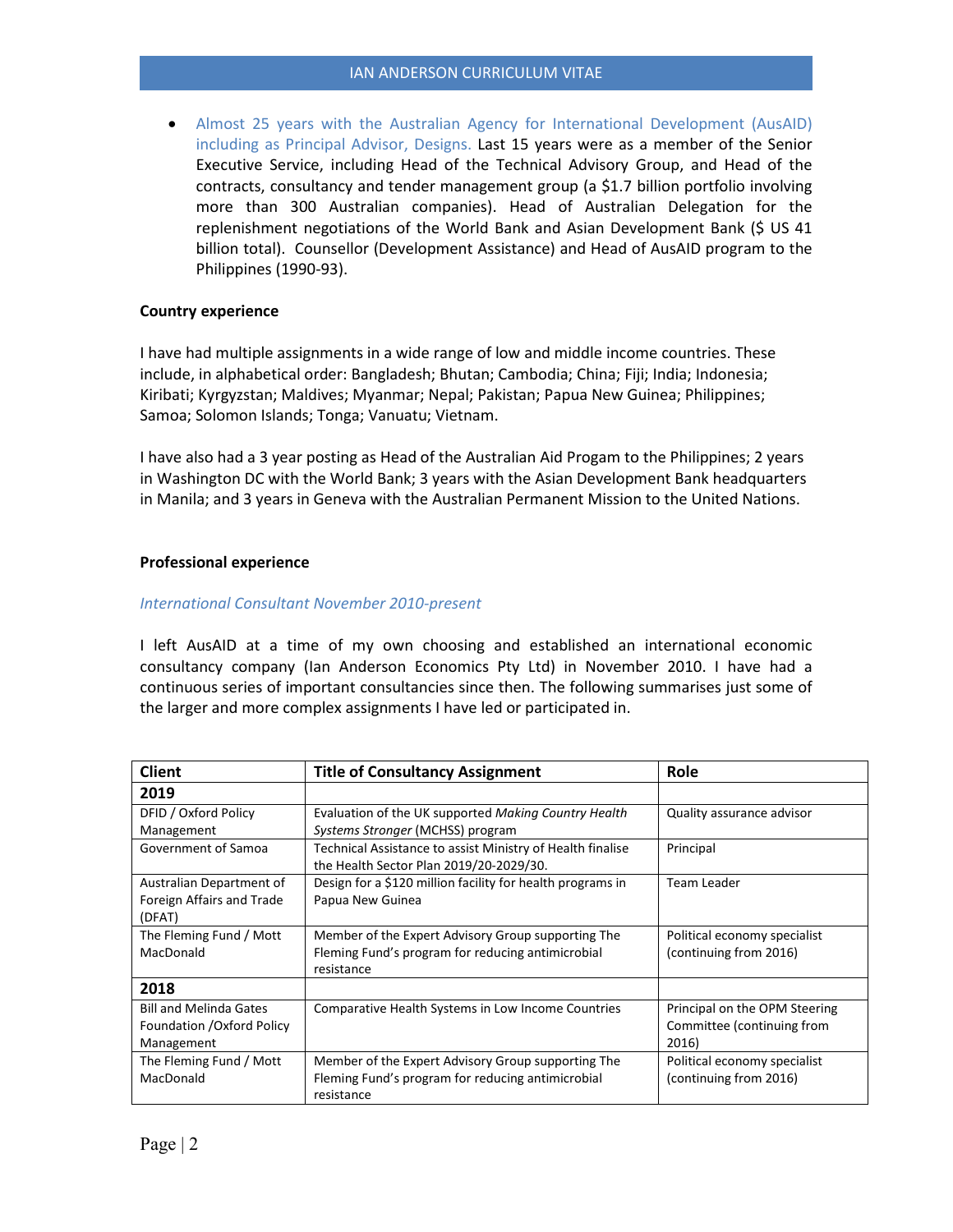| <b>DFAT</b>                   | Evaluation of the Youth With a Mission (YWAM) health                      | Independent appraisal              |
|-------------------------------|---------------------------------------------------------------------------|------------------------------------|
|                               | outreach services by boat in Papua New Guinea                             |                                    |
| The World Bank                | Whole of society approach to Non-communicable Disease                     | Lead researcher and writer         |
|                               | prevention and control in the Pacific Islands                             |                                    |
| DFAT/Abt                      | Universal Health Coverage Roundtable August 2018                          | Presenter                          |
| <b>European Commission</b>    | European Commission approach to Non-communicable                          | Lead researcher and author         |
| /Oxford Policy                | Diseases background and options paper.                                    |                                    |
| Management                    |                                                                           |                                    |
| 2017                          |                                                                           |                                    |
| DFID / Oxford Policy          | Evaluation of World Health Organization support for                       | Team Leader (continuing from       |
| Management                    | Health Financing for Universal Health Coverage                            | 2016)                              |
| The Fleming Fund / Mott       | Member of the Expert Advisory Group supporting The                        | Political economy specialist       |
| MacDonald                     | Fleming Fund's program for reducing antimicrobial<br>resistance           | (continuing from 2016)             |
| <b>Bill and Melinda Gates</b> | Comparative Health Systems in Low Income Countries                        | Principal on the OPM Steering      |
| Foundation / Oxford Policy    |                                                                           | Committee                          |
| Management                    |                                                                           |                                    |
| <b>DFAT</b>                   | Evaluation of the \$A 111 million program of multilateral                 | <b>Team Leader</b>                 |
|                               | agency support to health and HIV AIDS in Papua New                        |                                    |
|                               | Guinea.                                                                   |                                    |
| 2016                          |                                                                           |                                    |
| DFAT / Abt JTA                | Samoa Sector Wide Approach (SWAp) valued at \$US 35                       | Monitoring and Evaluation          |
|                               | million over the period 2008-2015: independent                            | Specialist for Australian and New  |
|                               | evaluation, and contribution to the World Bank                            | Zealand aid programs               |
|                               | <b>Implementation Completion Report</b>                                   |                                    |
| <b>World Bank</b>             | Concept note on how, where and why taxes could be                         | Lead author                        |
|                               | applied to reduce risk factors for Noncommunicable                        |                                    |
|                               | Diseases in the Pacific                                                   |                                    |
| DFAT / Abt JTA                | Third Health Sector Support Program for the Solomon                       | Independent appraiser and          |
|                               | Islands 2016-2020 valued at up to AUD 70 million.                         | reviewer                           |
| New Zealand Ministry of       | Design New Zealand Government's five year aid                             | Lead consultant                    |
| Foreign Affairs and Trade.    | programme to the health sector in Samoa.                                  |                                    |
| Kyrgyzstan Ministry of        | Independent review of Kyrgyzstan's health sector                          | Team Leader                        |
| Health and KfW / Oxford       | programme and Sector Wide Approach (SWAp)                                 |                                    |
| Policy Management             |                                                                           |                                    |
| The Fleming Fund / Mott       | Member of the Expert Advisory Group supporting The                        | Political economy specialist       |
| MacDonald                     | Fleming Fund's program for reducing antimicrobial                         |                                    |
|                               | resistance                                                                |                                    |
| DFID / Oxford Policy          | Evaluation of World Health Organization support for                       | <b>Team Leader</b>                 |
| Management                    | Health Financing for Universal Health Coverage                            |                                    |
| 2015                          |                                                                           |                                    |
| DFAT / Mott MacDonald         | Design the Third Cambodia Health Sector Support Program                   | Team Leader                        |
|                               | (2016-2020) on behalf of DFAT and several other                           |                                    |
|                               | development partners (110 days input)                                     |                                    |
| World Health Organization     | Investment Case for women and children                                    | Specialist consultant and chair of |
|                               |                                                                           | the Working Group on               |
|                               |                                                                           | Investment Plans for RMNCH         |
| World Bank                    | The feasibility of Health Promotion Foundations in the<br>Pacific Islands | Lead author                        |
| World Bank                    | Options for improving the provincial resource allocation                  | <b>Consultant Economist</b>        |
|                               | formula for the health sector in the Solomon Islands                      |                                    |
| Asian Development Bank        | Presenter on the economic costs of NCDs at the Pacific                    | Presenter                          |
|                               | Update Conference 2015, Suva, Fiji. July 2015                             |                                    |
| <b>Australian National</b>    | Presenter on the economic costs of NCDs at the State of                   | Presenter                          |
| University                    | the Pacific 2015 conference. Canberra September 2015.                     |                                    |
| World Health Organization     | Regional Consultation on South-South and Triangular                       | Conference facilitator and         |
|                               | Cooperation on South East Asia Health Priorities, Sri Lanka               | Rapporteur                         |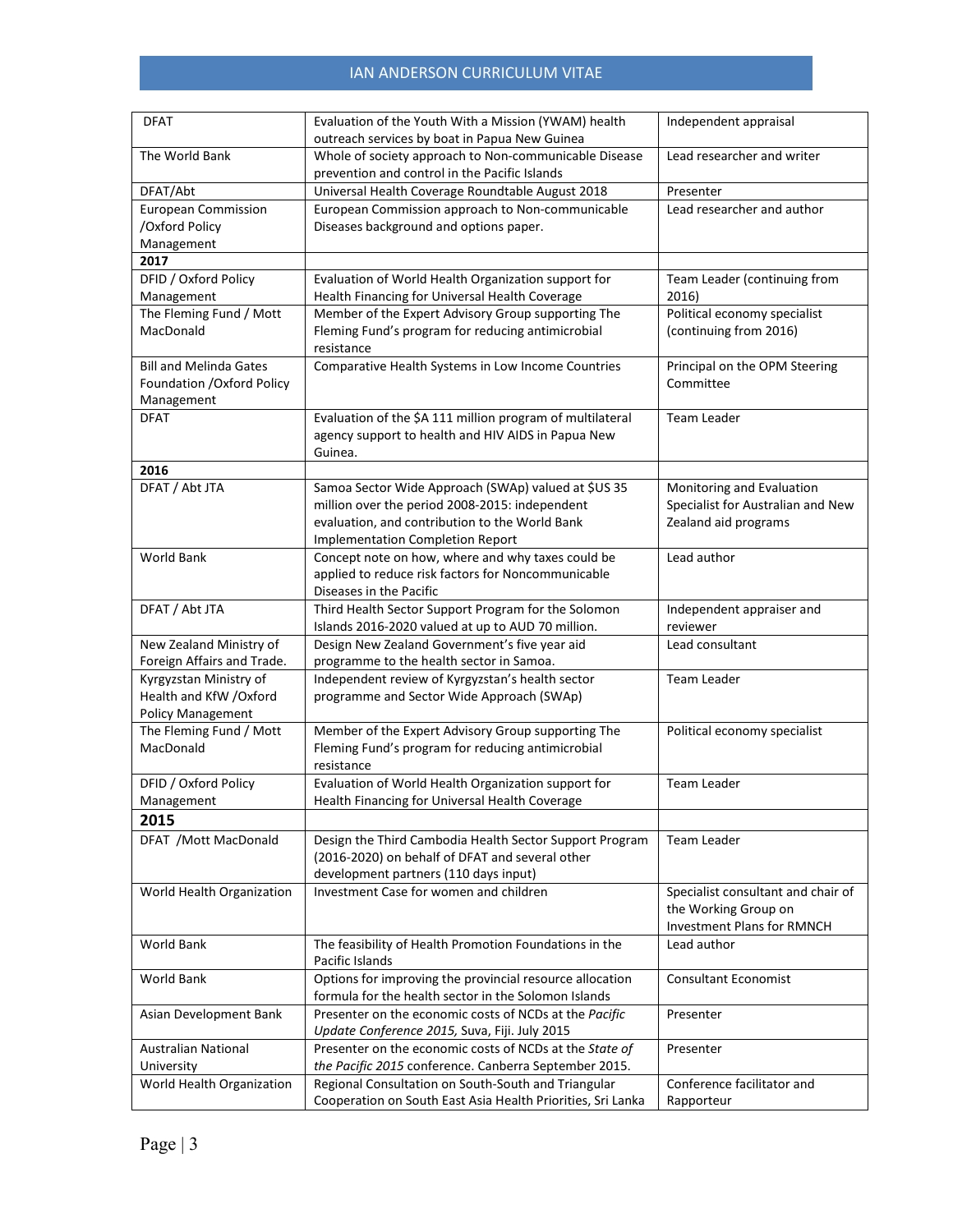| <b>Oxford Policy Management</b>                                | Peer review of Kenya maternal and child annual report for<br><b>DFID</b>                                                                                                                               | Peer review                                                                                                     |
|----------------------------------------------------------------|--------------------------------------------------------------------------------------------------------------------------------------------------------------------------------------------------------|-----------------------------------------------------------------------------------------------------------------|
| <b>World Bank</b>                                              | Priority setting and resource allocation in the health sector<br>of the Solomon Islands                                                                                                                | Consultant economist and lead<br>author for the main background<br>paper, and facilitator of the<br>workshop    |
| World Bank                                                     | Chapter on health and economic development prospects<br>in the Pacific for the World Bank's Pacific Possible report                                                                                    | Consultant economist and<br>contributing author                                                                 |
| DFAT / Abt/JTA                                                 | Multilateral Performance Assessment of the United<br>Nations Fund for Population Activities (UNFPA)                                                                                                    | <b>Team Leader</b>                                                                                              |
| 2014                                                           |                                                                                                                                                                                                        |                                                                                                                 |
| World Bank                                                     | Analysis and identification of a 'Roadmap' for Ministers in<br>the Pacific Islands to reduce the economic and health costs<br>of non-communicable diseases (extended input over 4<br>months)           | Lead author                                                                                                     |
| DFAT / Cardno                                                  | Design of a multi-million dollar, multi-year, 'Aid For Trade'<br>program in key economic corridors of South Asia                                                                                       | <b>Team Leader</b>                                                                                              |
| DFAT / Mott McDonald                                           | Impact of tobacco related mortality and morbidity on<br>developing country economic development                                                                                                        | Economist and co-author                                                                                         |
| <b>World Bank</b>                                              | Health facilities costing in the Solomon Islands                                                                                                                                                       | Conference Chairman and<br>Rapporteur                                                                           |
| DFAT / Mott McDonald                                           | Appraisal of Investment Case to address malnutrition in<br>Indo-Pacific region                                                                                                                         | Economic Appraisal                                                                                              |
| DFAT /Coffey                                                   | Indonesia Health System Review and chapter on human<br>resources for health for shaping the National Medium<br>Term Development Plan 2015-2019                                                         | Economist and co-author                                                                                         |
| <b>Asia Pacific Leaders</b><br>Malaria Alliance (APLMA)        | Regional Financing for Malaria Task Force                                                                                                                                                              | Resource person                                                                                                 |
| <b>UNICEF</b>                                                  | Detailed analysis of the political economy factors<br>determining priority setting and resource allocation in the<br>health sector in Bangladesh, Indonesia, Philippines and<br>Nepal (110 days input) | <b>Team Leader</b>                                                                                              |
| DFAT / Mott McDonald                                           | Non-communicable diseases and health system<br>strengthening                                                                                                                                           | Economist and co-author                                                                                         |
| 2013                                                           |                                                                                                                                                                                                        |                                                                                                                 |
| World Health Organization,<br>Geneva                           | Global Investment Framework for Women's and Children's<br>Health                                                                                                                                       | Member of the core group<br>undertaking analysis, and<br>drafting for a peer reviewed<br>article for the Lancet |
| Multiple                                                       | Presenter and discussant at the 9 <sup>th</sup> Global Conference of<br>International Health Economics, Sydney.                                                                                        | Presenter on health financing<br>challenges and options in the<br>South Pacific.                                |
| Asian Development Bank,<br>Manila                              | Analysis and literature review of the extent to which ADB's<br>water and sanitation projects achieve improved health<br>outcomes for the poor.                                                         | Lead analyst and presenter                                                                                      |
| DFID / Oxford Policy<br>Management Ltd                         | Evaluation and Strategic Review of the South Asia Food<br>and Nutrition Security Initiative (SAFANSI)                                                                                                  | <b>Team Leader</b>                                                                                              |
| <b>World Bank</b>                                              | Analysis of Health Financing Options for Vanuatu                                                                                                                                                       | Lead analyst and lead author of<br>major analytical report                                                      |
| DFID / Asian Development<br>Bank / Oxford Policy<br>Management | Design of a \$30 million Trust Fund to address drug<br>resistant malaria and other communicable diseases in Asia                                                                                       | Lead designer                                                                                                   |
| World Bank                                                     | Report on health workforce policy and options in<br>Indonesia                                                                                                                                          | Principal author of the report                                                                                  |
| AusAID                                                         | Economic benefits of health programs, and the role of<br>cost-effectiveness analysis                                                                                                                   | Lead author                                                                                                     |
| World Bank                                                     | Policy options for Economic Ministers in the Pacific Islands                                                                                                                                           | Lead analyst and lead author                                                                                    |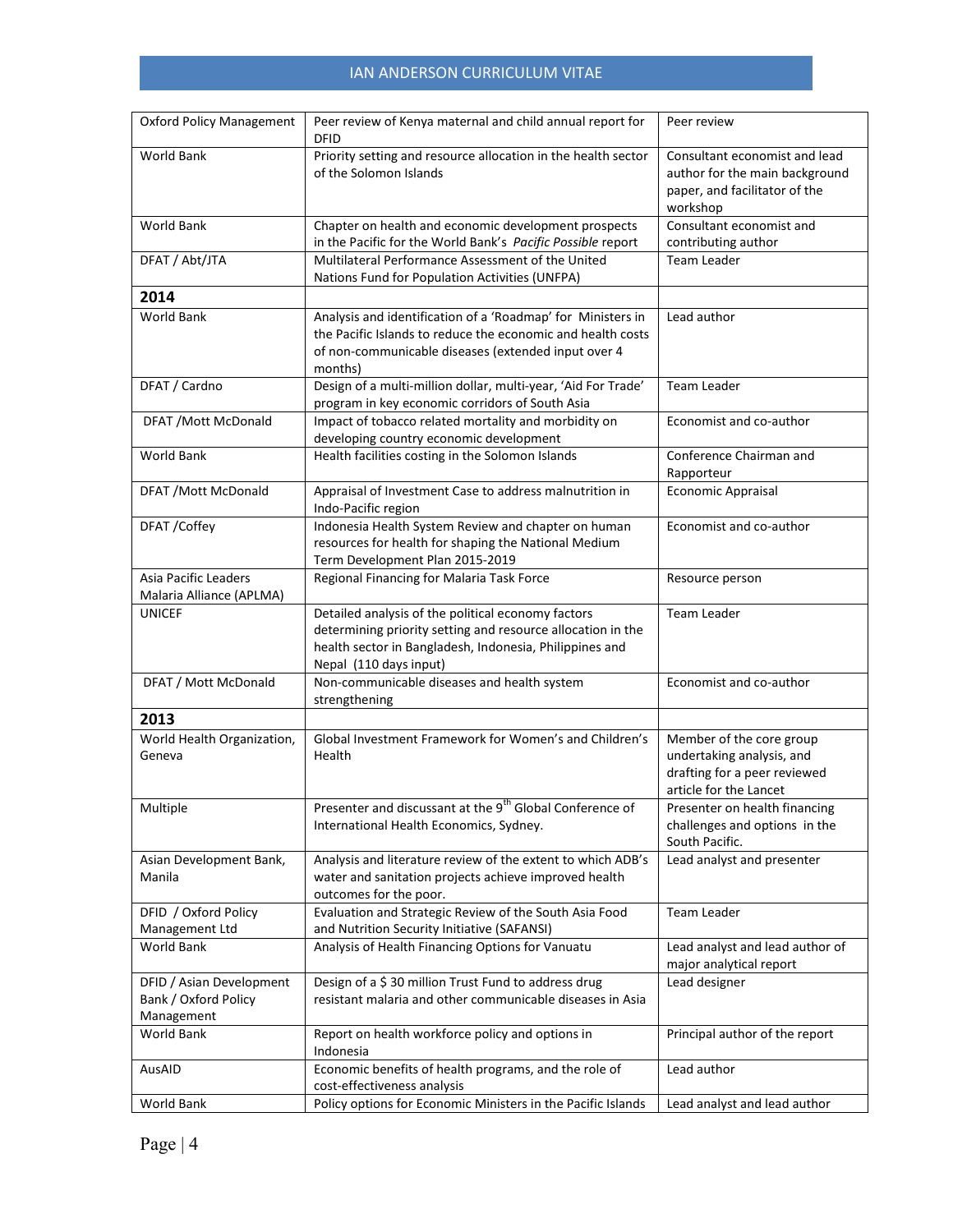|                                       | to reduce the adverse health, financial, and economic                               |                                   |
|---------------------------------------|-------------------------------------------------------------------------------------|-----------------------------------|
|                                       | impacts of Noncommunicable diseases                                                 | Team member                       |
| French Treasury / Ernst and<br>Young/ | Strategic review and evaluation of France's engagement<br>with the World Bank       |                                   |
| Secretariat of the Pacific            | Economic implications of the rise of NonCommunicable                                | Briefing to the Scientific and    |
| Community                             | Diseases in the Pacific Islands                                                     | <b>Technical Expert Group</b>     |
| 2012                                  |                                                                                     |                                   |
| AusAID                                | Appraisal and economic evaluation of new 3 MDG                                      | Team member                       |
|                                       | program (maternal and child health and infectious disease                           |                                   |
|                                       | control) to Burma                                                                   |                                   |
| AusAID                                | Investment Case for Maternal, Newborn and Child Health                              | Chair of the Steering Committee   |
|                                       | in Asia and the Pacific                                                             |                                   |
| Asian Development Bank                | The Economics of Tobacco in Asia                                                    | Economist                         |
| Asian Development Bank                | Review of analysis on out of pocket expenditure for health<br>care                  | Economist                         |
| University of Queensland              | Independent evaluation of the implementation of the                                 | Lead analyst and lead author      |
|                                       | UNICEF Investment Case for Maternal and Child Health in<br>the Philippines          |                                   |
| Asian Development Bank                | Book chapter on health outcomes and health financing                                | Lead analyst and lead author      |
|                                       | challenges in Asia                                                                  |                                   |
| <b>Curtin University</b>              | Short Course on Health Economics                                                    | Lecturer on health equity and     |
|                                       |                                                                                     | health financing                  |
| <b>World Bank</b>                     | Review of the Pacific Region Infrastructure Facility (PRIF)                         | <b>Team Leader</b>                |
|                                       | program (activity pipeline of \$1.8 billion).                                       |                                   |
| World Bank                            | The Economic Costs of Non-Communicable Diseases in the                              | Lead analyst and lead author      |
|                                       | South Pacific                                                                       |                                   |
| World Health Organization             | Costing principles of International Health Regulations                              | Economist                         |
| 2011                                  |                                                                                     |                                   |
| AusAID                                | Evaluation of rural development program in Cambodia and                             | Lead analyst and lead author of   |
|                                       | literature review of scaling up                                                     | literature review publication,    |
|                                       |                                                                                     | team member of program            |
|                                       |                                                                                     | evaluation                        |
| AusAID                                | Assessment of whether Australia should rejoin IFAD                                  | Team member                       |
| AusAID                                | Investment Case for Maternal, Newborn and Child Health                              | Chair of the Steering Committee   |
| AusAID                                | Strategic Options for the Investment Case for Maternal,<br>Newborn and Child Health | Sole analyst                      |
| French Treasury / Ernst               | Strategic Assessment of Asian Development Bank's Asian                              | Team member                       |
| and Young (France)                    | Development Fund                                                                    |                                   |
| Swedish International                 | Strategic evaluation of Sweden's 30 year program of                                 | Team member                       |
| <b>Development Cooperation</b>        | higher education to Sub-Saharan Africa                                              |                                   |
| Agency / GHD                          |                                                                                     |                                   |
| World Bank                            | Analysis of health financing options in Samoa                                       | Lead analyst and lead author      |
| World Health                          | Analysis of \$ US 40 billion stated commitments pledged                             | Analyst and co-lead author of the |
| Organization/PMNCH                    | under the United Nations Global Strategy for Women's                                | report                            |
|                                       | and Children's Health                                                               |                                   |
|                                       |                                                                                     |                                   |

## *Principal Advisor, Health Services Delivery, Asian Development Bank, August 2006 to August 2010.*

I was seconded from AusAID to the Asian Development Bank in Manila. I reported directly to the Heads of the two Departments in ADB most responsible for policy and strategy development, and the development effectiveness of ADB's work. (ADB loans and grants exceeded \$US 14.3 billion in my last year). I made significant policy and programming contributions to ADB's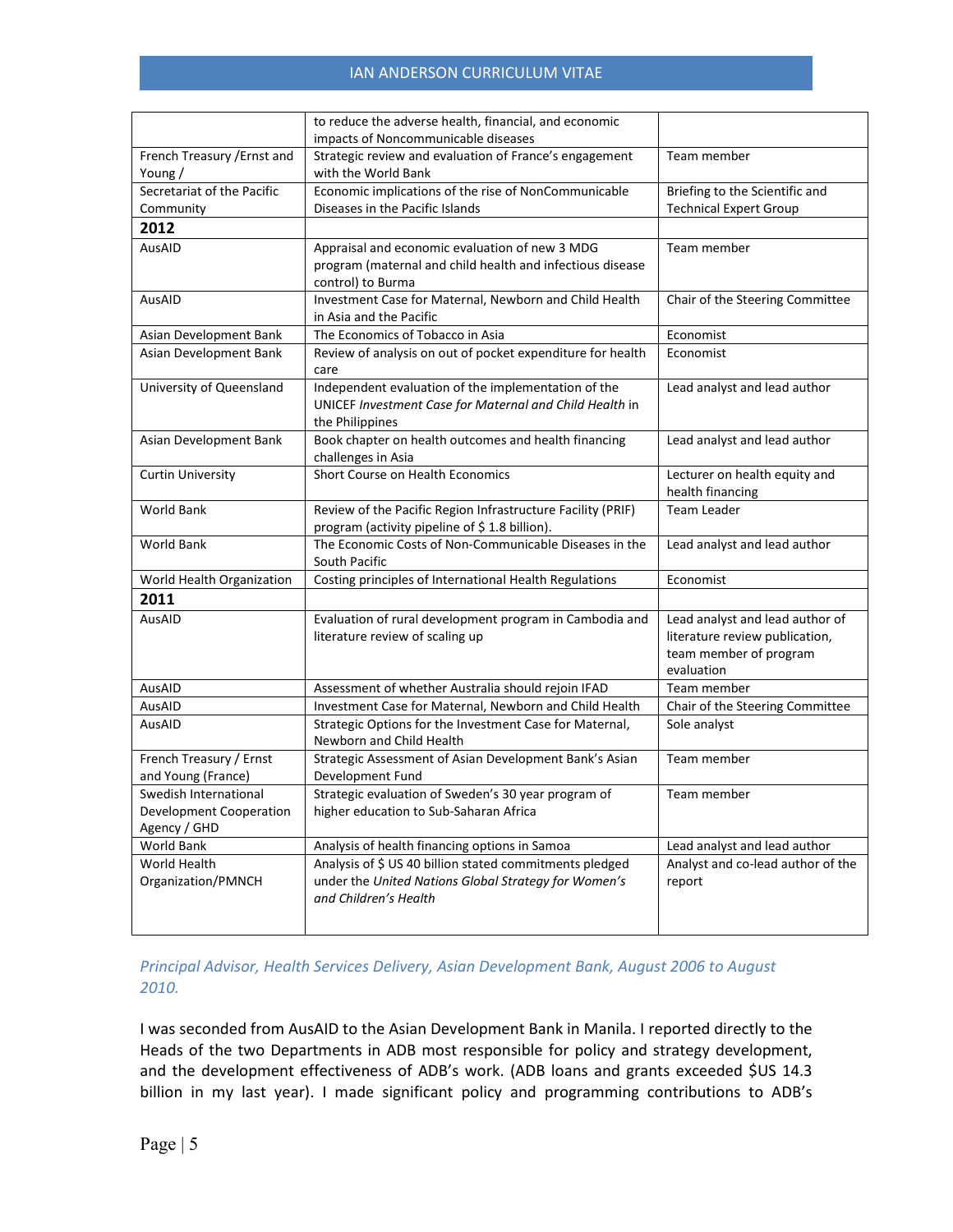response to the Global Financial Crisis; its Education Sector Plan (2006–2020); ADB'S Knowledge Management Strategy; numerous country strategies; ADB's policy on 'fragile states' and ADB's General Capital Increase (which trebled ADB's capital base to \$ US 165 billion).

I also had significant responsibilities as Principal Economist Health Services Delivery. I was a principal author of ADB's Operational Plan for Health (2005 to 2020) which was subsequently approved and cited as "best practice" by the ADB Managing Director. I was the Principal Economist for the appraisal of the \$ US 400 million maternal and child health program to Pakistan. I was the initiator, and then Task Manager of the ADB / AusAID co-financed study on the impact that out of pocket expenditures for maternal health care had on poverty levels in Asia; Task Manager of the economic impact of HIV and AIDS on economies in Asia; Task Manager of the cost–effectiveness of reducing intravenous drug use on HIV and AIDS in Nepal; and researcher / policy advocate on the economic and development implications of tobacco consumption.

### *Principal Advisor, Designs, AusAID 2002–2006.*

I was the corporate focal point and leader for improving the effectiveness, efficiency and quality of AusAID project designs and programs. I also was the leader of the 30 strong Technical Advisory Group, which included Principal Economist, Principal Education Advisor, Principal Capacity Development Advisor, Principal Rural Development Advisor, Principal Health Advisor etc. I led, or supported, the design and appraisal of AusAID's most complex and challenging project and program designs, especially in education and health sectors in both Indonesia and PNG. These designs included Sector Wide Approaches.

I was co-author of the "Asia" chapter for the White Paper (ie Cabinet Level Review) on Future of Australian Aid, the most strategic level review of Australian aid policy and directions of that decade.

I was the Australian Head of Delegation for the high profile replenishment negotiations of both the World Bank, and the Asian Development Bank's, concessional windows. This involved leading a year-long series of high level international negotiations about the strategic directions and reform agendas of these two development banks. The negotiations involved \$US 34 billion for IDA 14, and \$US 7 billion for ADF IX, with Australia's direct contribution exceeding \$300 million in each case). As the concurrent Australian IDA, and ADF, Deputy for the replenishments I was directly involved in negotiations with the Heads of all other agencies including those from DfID, JICA, USAID, EU, CIDA, etc.

### *Senior Economist, South Asia Division, World Bank 1997–99.*

This involved a two year Senior Executive Service secondment from AusAID to the World Bank, Washington, where I worked as a Senior Economist on economics of health issues in the South Asia Department. Main responsibilities included economic analysis and pre-appraisal of the \$US200 million second HIV and AIDS loan program to India; supporting economic analysis of rural district hospitals program loan to India; health strategies in Bhutan and Maldives; and, in the final year, corporate planning support to the Director of the Unit.

*Senior Executive Service, and Director, AusAID 1986–2002.*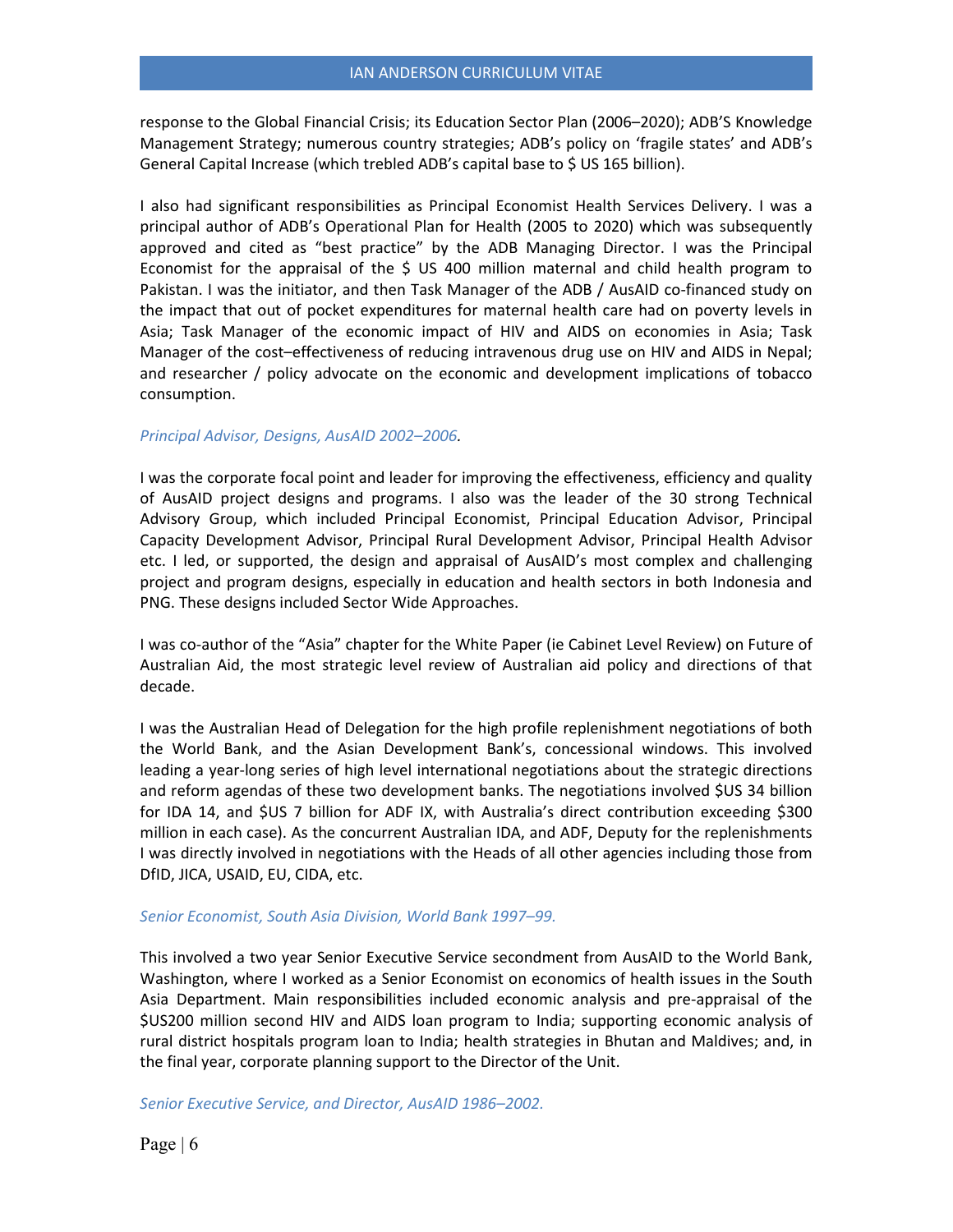I held numerous Senior Executive Service positions in AusAID including Head of the Contracts Services Branch (portfolio of over 1600 individual contracts totaling \$A 1.7 billion with over 300 different Australian companies); Head of Corporate Planning and Ministerial / Parliamentary Liaison; and Head of Indonesia, China and Commercial Programs Branch. Between 1986 and 2005 I was a Director in AusAID in various roles including Director of the Melanesia Section; Director of the Pacific Economic Policy Section; and Director of AusAID Business Liaison.

I was also the Counsellor (Development Assistance) and Head of Australia's aid program in the Australian Embassy at the Philippines (1990–93). At the time, this was Australia's third largest bilateral program. As Head, I was responsible for the quality of Australia's aid program in every sector, including health, education, water and sanitation, community development, agriculture, disaster relief, scholarships, and governance.

### *Director, and other positions, Department of Trade. 1974–1986*.

I held several positions in the Australian Government Department of Trade, including Director of Developing Country Tariff Preferences. I was competitively selected to spend three years as Second Secretary (Commercial) with the Australian Permanent Mission to the United Nations in Geneva, focusing on trade and economic policy, and international trade negotiations (1987-80).

### **Main publications**

Publications listed in chronological order, most recent first.

### *As lead author (most recent publications first)*

*"Health care financing challenges in the Pacific: priority setting and resource allocation".* PhD Thesis. Available a[t https://openresearch-repository.anu.edu.au/handle/1885/147742](https://openresearch-repository.anu.edu.au/handle/1885/147742)

*The implications of aging on the health systems of the Pacific Islands: challenges and opportunities"*  Accepted for publication June 2017 in *Health System & Reform* and posted online

*"How can health ministries present persuasive investment plans for women's, children's and adolescents' health?"* published in *The Bulletin of the World Health Organization.* Volume 94 Number 6 June 2016.

*Political Economy Analysis, Country report on Indonesia: a survey of the political economy factors that are shaping the way Indonesia uses evidence to plan, prioritise and allocate resources in the health sector.*  UNICEF publication (2015). Available at [http://www.unicef.org/health/files/Indonesia\\_PEA\\_](http://www.unicef.org/health/files/Indonesia_PEA_-_design_version_28May15.pdf) design\_version\_28May15.pdf.

*Bangladesh Country Report: an assessment of the political economy factors that are shaping the way*  Bangladesh uses evidence to plan, prioritise and allocate resources in the health sector. UNICEF report (2015)Available at [http://www.unicef.org/health/files/Bangladesh\\_PEA\\_-\\_design\\_version\\_28May15.pdf](http://www.unicef.org/health/files/Bangladesh_PEA_-_design_version_28May15.pdf)

*Philippines Political Economy Report: an assessment of the political economy factors that shape the prioritisation and allocation of resources for essential health services for women and children*. UNICEF report (2015). Available at [http://www.unicef.org/health/files/Philippines\\_PEA\\_](http://www.unicef.org/health/files/Philippines_PEA_-_design_version_28May15.pdf) design\_version\_28May15.pdf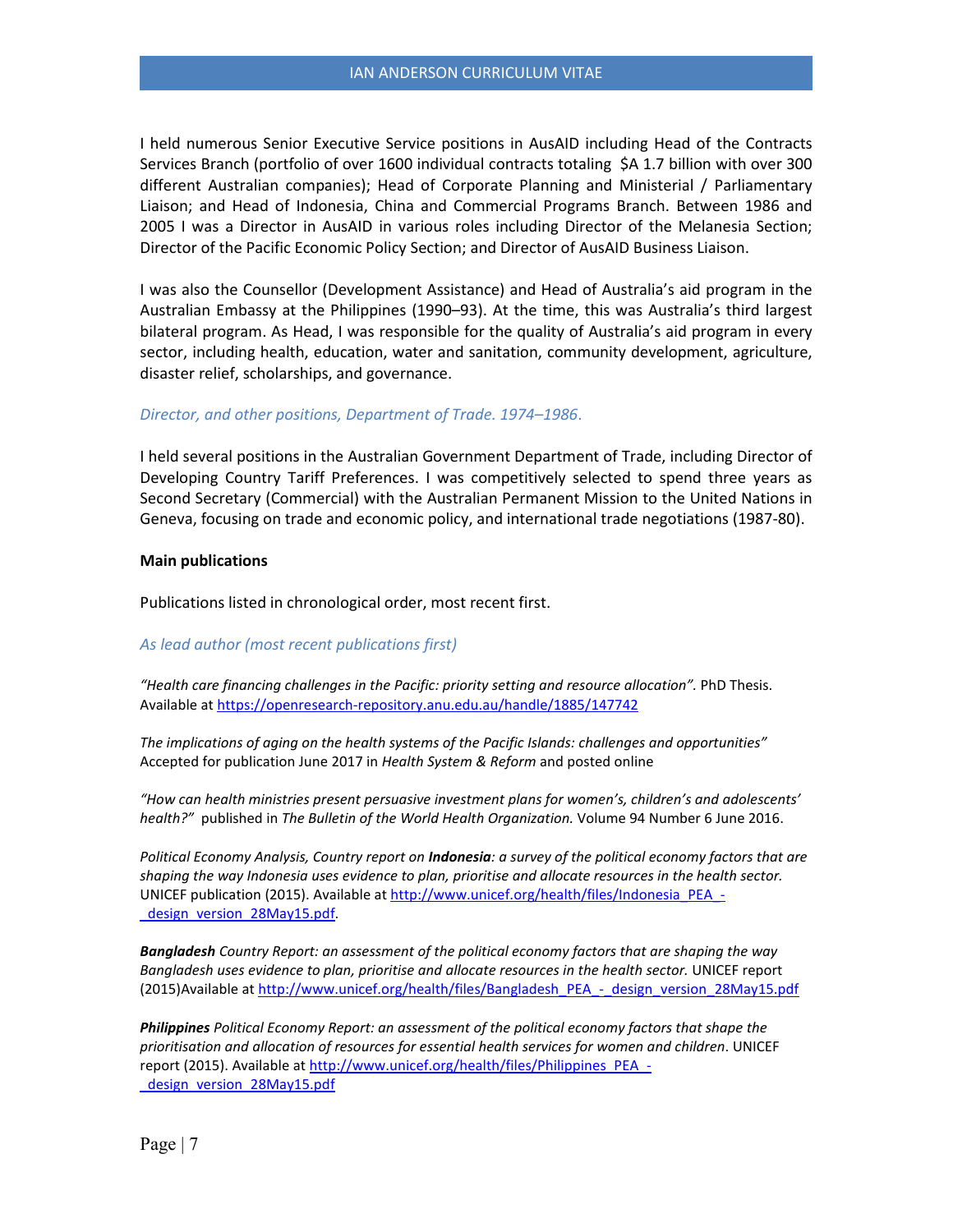*Nepal Country Report: an assessment of the political economy factors that shape the prioritisation and allocation of resources for essential health services for women and children*. UNICEF report (2014). Available a[t http://www.unicef.org/health/files/Nepal\\_PEA\\_-\\_design\\_version\\_28May15.pdf](http://www.unicef.org/health/files/Nepal_PEA_-_design_version_28May15.pdf)

*The political economy of health, particularly reproductive, maternal, newborn and child health, in four countries of South East Asia.* UNICEF report. Available at http://www.unicef.org/health/files/Fourcountry\_Summary\_PEA\_report.pdf

*The challenges of health financing in five South Pacific countries.* Asia Pacific Economic Literature (APEL) Volume 28 Number 1, May 2014. Available at: http://onlinelibrary.wiley.com/doi/10.1111/apel.12052/abstract

*The costs and affordability of drug treatment for type 2 diabetes and hypertension in Vanuatu.*  Published in 'Pacific Health Dialog' Vol 19 Number 2:1, September 2013. Available at [http://devpolicy.org/diabetes-and-high-blood-pressure-putting-unsustainable-pressure-on](http://devpolicy.org/diabetes-and-high-blood-pressure-putting-unsustainable-pressure-on-government-pharmaceutical-and-health-budget-in-the-pacific-20140225/?utm_source=Devpolicy&utm_campaign=b24684ebf4-RSS_EMAIL_CAMPAIGN)[government-pharmaceutical-and-health-budget-in-the-pacific-](http://devpolicy.org/diabetes-and-high-blood-pressure-putting-unsustainable-pressure-on-government-pharmaceutical-and-health-budget-in-the-pacific-20140225/?utm_source=Devpolicy&utm_campaign=b24684ebf4-RSS_EMAIL_CAMPAIGN)[20140225/?utm\\_source=Devpolicy&utm\\_campaign=b24684ebf4-RSS\\_EMAIL\\_CAMPAIGN](http://devpolicy.org/diabetes-and-high-blood-pressure-putting-unsustainable-pressure-on-government-pharmaceutical-and-health-budget-in-the-pacific-20140225/?utm_source=Devpolicy&utm_campaign=b24684ebf4-RSS_EMAIL_CAMPAIGN)

*Ending Health Deprivations* in the book *Ending Asian Deprivations*: *compulsions for a fair, prosperous and equitable Asia* (2014) Chatterjee S (Ed) ADB and National University of Singapore

*The Global Financial Crisis and 'the other crisis': maternal newborn and child health outcomes in Asia*". Ian Anderson (lead author) with Axelson H and Tan BK. Health Policy and Planning 2011 Vol 26 (4)

*The Production, Distribution, and Performance of Physicians, Nurses, and Midwives in Indonesia*." World Bank, Washington, DC. Anderson, I., A. Meliala, and P. Marzoeki.

#### *As sole author*

*The Economic Costs of Non-communicable Diseases in the Pacific Islands: A Rapid Stocktake of the Situation in Samoa, Tonga and Vanuatu.* World Bank Health Nutrition and Population (HNP) Discussion Paper series (2013). Report Number 86522.

*Health Financing Options for Vanuatu.* Published as World Bank Health Nutrition Population (HNP) Discussion Paper series (2013)*:* report number 89505.

*Health Financing Options for Samoa*. Published as World Bank Health Nutrition and Population (HNP) Discussion Paper Series (2013): report number 89506.

Scaling Up Development Results: A Literature Review and Implications for Australia's Aid Program. lan Anderson. Published by the Office of Development Effectiveness, Australian Agency for International Development (AusAID) 2012.

*The Bill and Melinda Gates Foundation: Business versus Bureaucracy in International Development.* 2011. Development Policy Centre, Australian National University, Canberra, Australia. Document available at [http://papers.ssrn.com/sol3/papers.cfm?abstract\\_id=1863869.](http://papers.ssrn.com/sol3/papers.cfm?abstract_id=1863869)

*Fragile States: What is International Experience Telling Us?* June 2005. Australian Government: AusAID.

*Globalisation, Trade and Development: What is left for aid to do?* Ian Anderson sole author. Published by Australian Government 2004. ISBN 1 920861 12 2.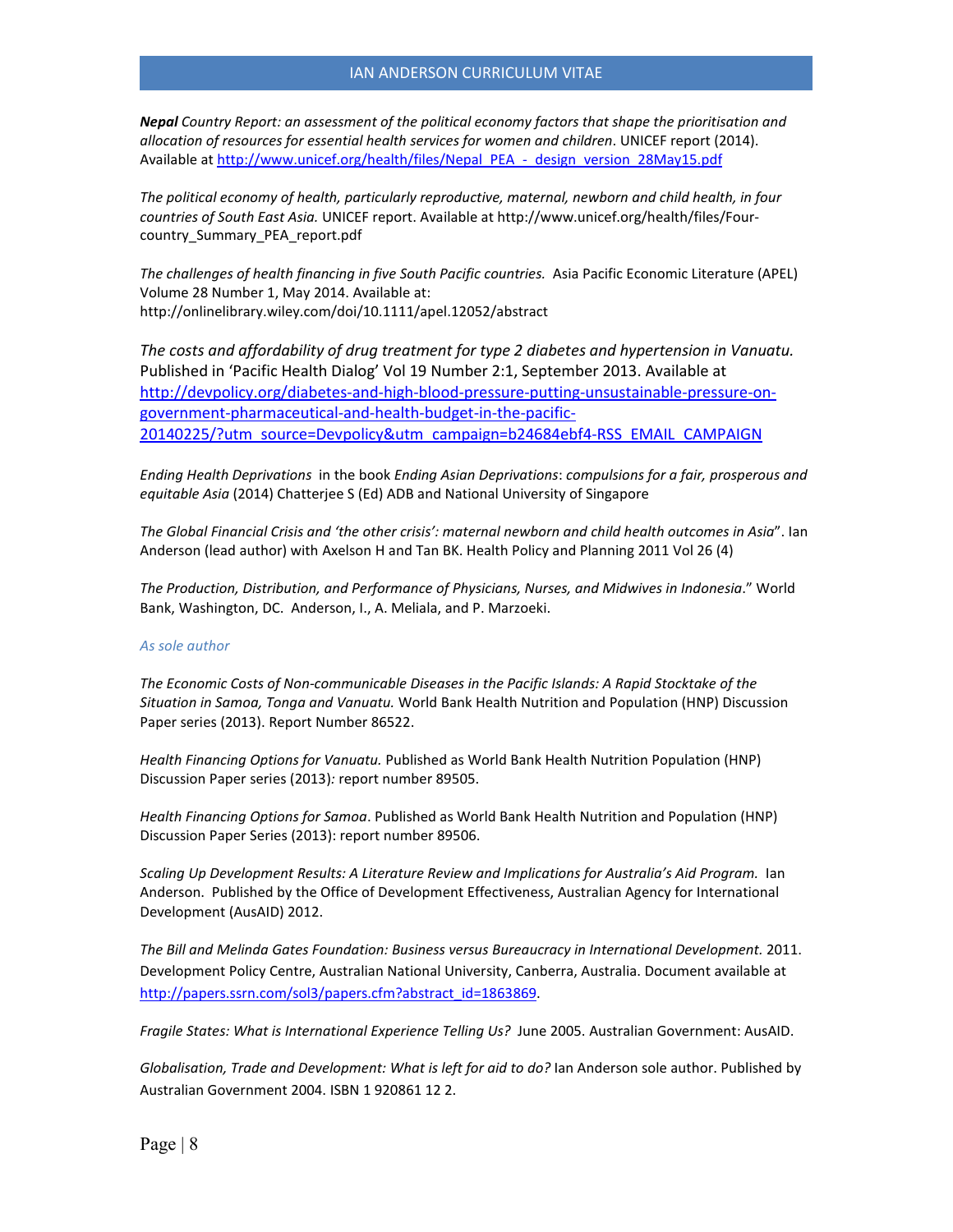#### *As contributing author*

*What, why and how do health systems learn from one another? Insights from eight low- and middleincome country case studies.* Health Research Policy and Systems. Volume 17:9. Published January 2019. Professor Sophie Witter was the lead author and I was the second listed author.

*Determinants of tobacco consumption in PNG: challenges in changing behaviours.* Published in Asia and Pacific Policy Studies Vol 2 Number 2 (2015) and also as World Bank (2015) Policy Research Working Paper Number 7302. Lead author was Dr Xiaohui Hou

*Advancing social and economic development by investing in women's and children's health: a new global investment framework* The Lancet online 19 November 2013. Lead author was Ms K Stenberg but I was the fourth listed author.

*Health sector priority setting at meso-level in lower and middle income countries: lessons learned, available options and suggested next steps.* Social Science and Medicine (2013) Volume 102. Contributing author.

*Tobacco Taxes: A Win - Win Measure For Fiscal Space and Health.* Asian Development Bank (2012). Contributing author.

*Analysing Commitments To Advance The Global Strategy for Women's and Children's Health.* The PMNCH 2011 Report. The Partnership for Maternal Newborn and Child Health. Co-led author with Henrik Axelson

*Reducing Adult Deaths from Chronic Diseases In Asia: Evidence and Opportunities.* Prabhat Jha and Ian Anderson 2007. In Disease Control Priorities 2. Available a[t http://www.dcp2.org/features/49/reducing](http://www.dcp2.org/features/49/reducing-adult-deaths-from-chronic-diseases-in-asia-evidence-and-opportunities)[adult-deaths-from-chronic-diseases-in-asia-evidence-and-opportunities](http://www.dcp2.org/features/49/reducing-adult-deaths-from-chronic-diseases-in-asia-evidence-and-opportunities)

*Incidence and correlates of 'catastrophic' maternal health care expenditure in India Sekhar Bonu, Indu* Bhushan, Manju Rani and Ian Anderson. Health Policy and Planning 2009 Volume 24 (6).

*Asia: Analytical Report for the White Paper on Australia's Aid Program.* Ian Anderson and Dr Elsina Wainwright. Report for a White Paper on Australia's Aid Program. Companion volume. December 2005. ISBN 1 920861 67 X. available a[t www.ausaid.gov.au](http://www.ausaid.gov.au/)

Several blogs on development as part of the Development Policy Centre at the Australian National University, Canberra. These are available a[t http://devpolicy.org/author/iananderson/](http://devpolicy.org/author/iananderson/)

#### **Professional Associations and affiliations**

Associate, Oxford Policy Management Ltd. St Aldates Court, Oxford, UK

Associate Fellow of the Australian Institute of Management

Member of Australasian Evaluation Society

Member, Australian Health Economics Society

Member, Australian Institute of Tropical Health and Medicine

Page | 9